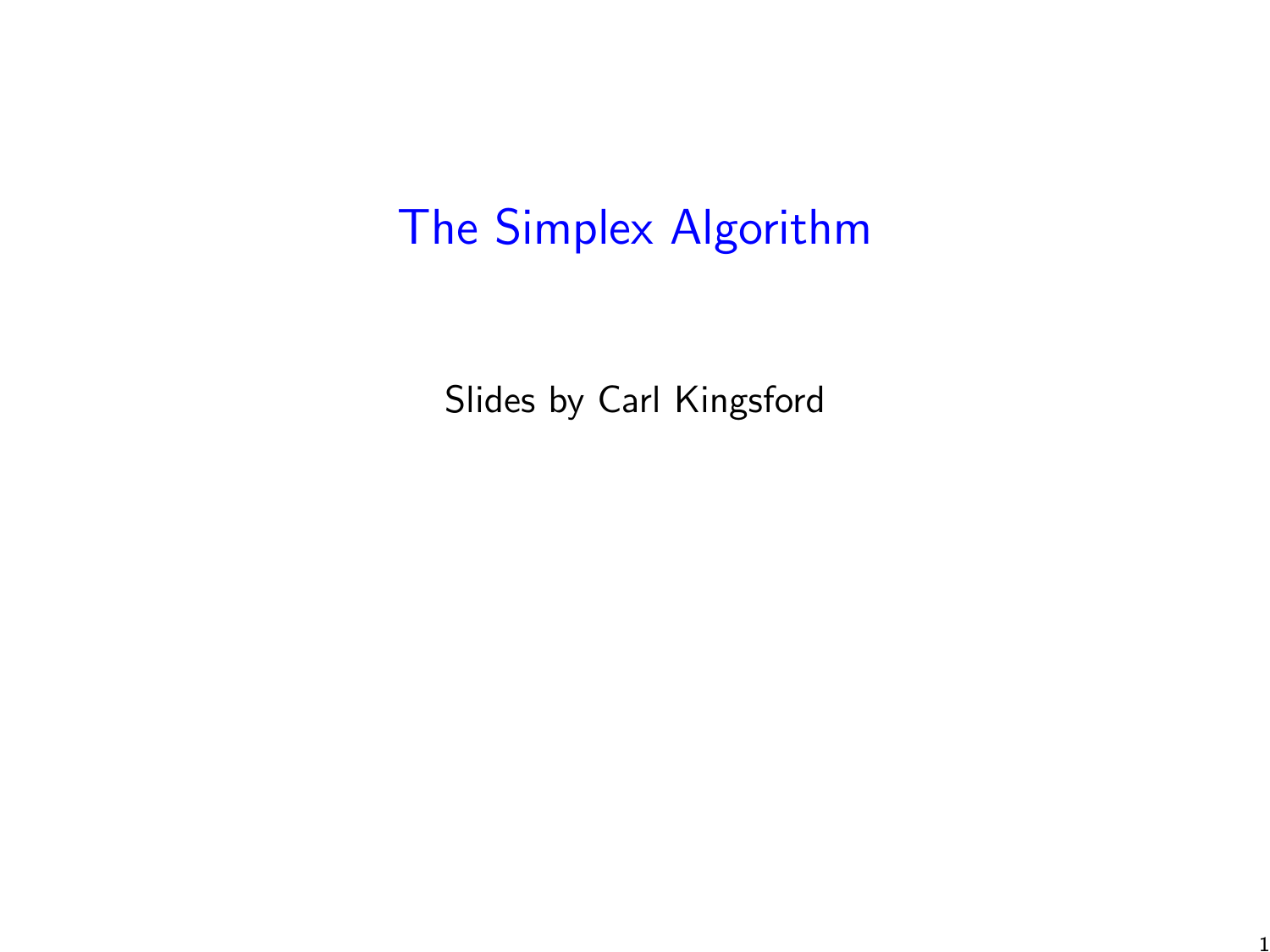# Example Simplex Algorithm Run

Example linear program:

$$
x_1 + x_2 \le 3
$$
  
\n
$$
-x_1 + 3x_2 \le 1
$$
  
\n
$$
+x_2 \le 3
$$
  
\n
$$
x_1 + x_2 = z
$$

The last line is the *objective* function we are trying to **maximize**. We assume:

- $\blacktriangleright$  all the constraints are  $\le$ , and
- ► all the values of the variables must be  $\geq$  0.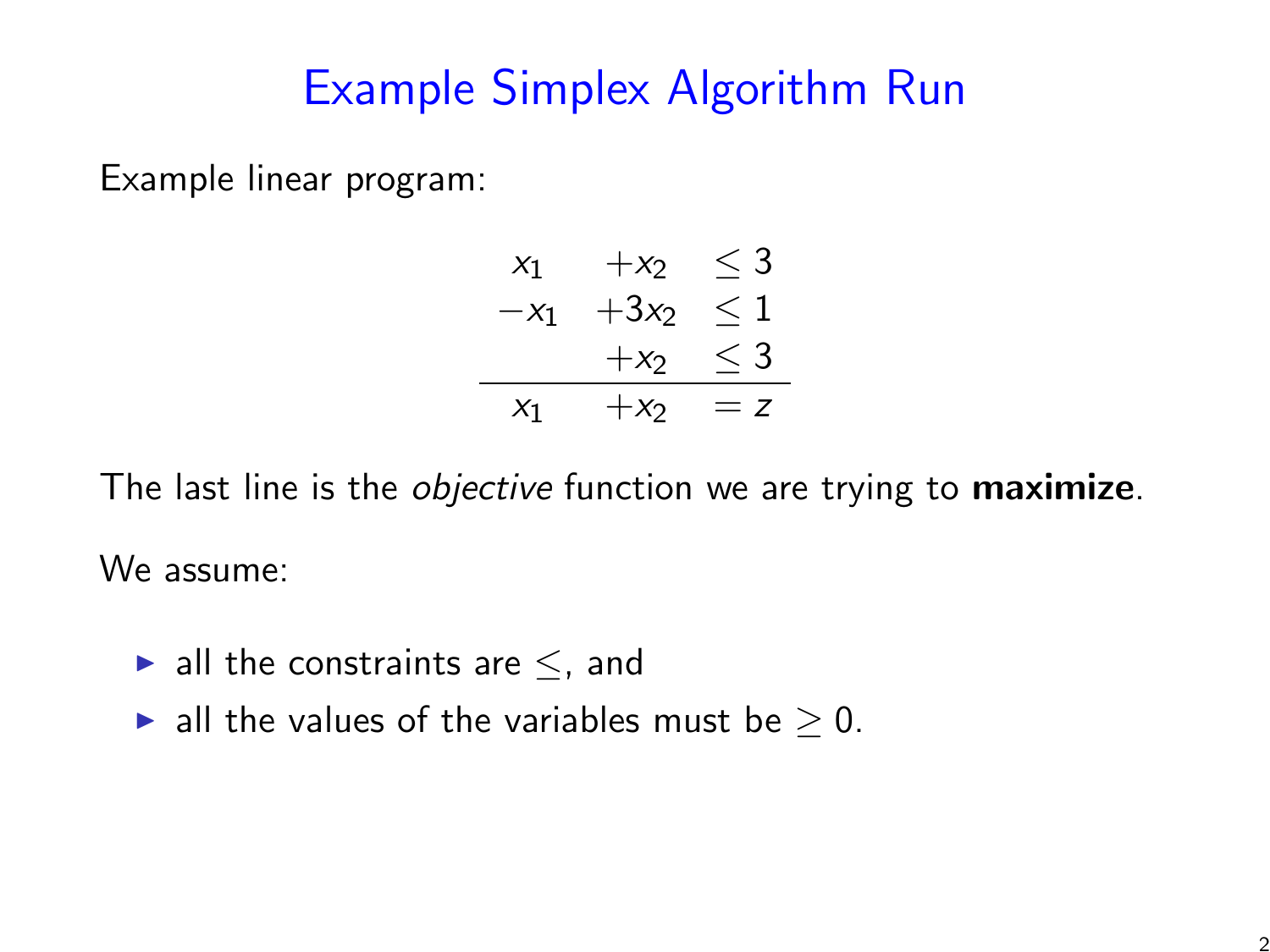## Slack variables

We re-write into a system of equations by introducing non-negative slack variables:

$$
x_1 + x_2 + x_3 = 3
$$
  
\n
$$
-x_1 + 3x_2 + x_4 = 1
$$
  
\n
$$
+x_2 + x_5 = 3
$$
  
\n
$$
x_1 + x_2 = z
$$

There is an easy solution to this system of equations:

$$
x_3 = 3, x_4 = 1, x_5 = 3 \text{ and all the rest of the variables} = 0
$$

This gives us an objective of 0.

We now proceed with a series of transformations that seek to increase the objective.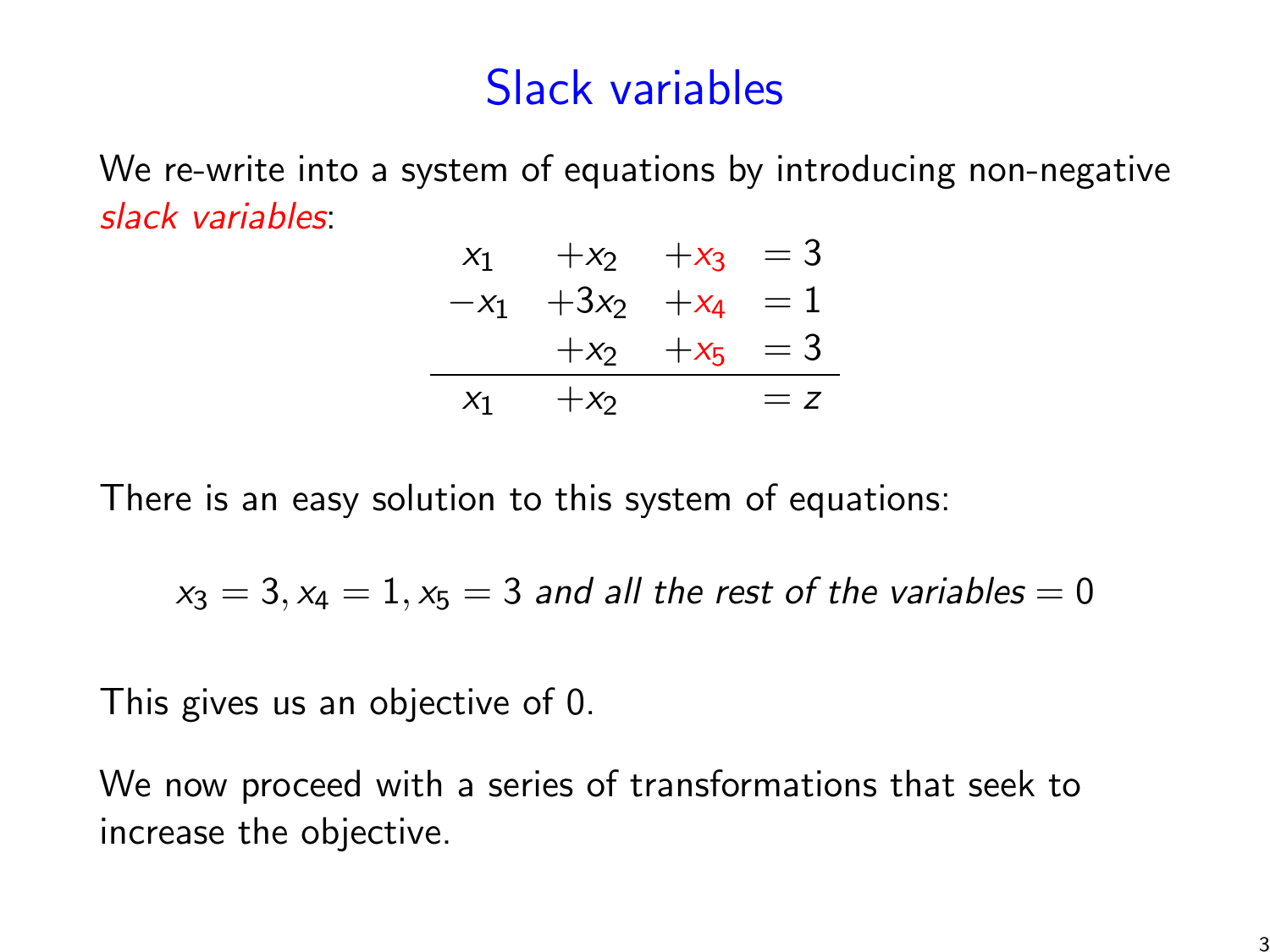#### **Tableau**

Re-write to put the non-zero values on the left-hand side:

| Xз                 | $=$ 3 | $-x_1$ | $-x2$   |
|--------------------|-------|--------|---------|
| X4                 | $=1$  | $+x_1$ | $-3x_2$ |
| $X_{\overline{b}}$ | $=$ 3 |        | $-x2$   |
| Z                  | $= 0$ | $+x_1$ | $+x2$   |

This is called a tableau: Right-hand side variables are all 0, left hand side may be non-zero.

The right hand side variables are called *basic variables*.

Which variables are candidates for increasing to increase z?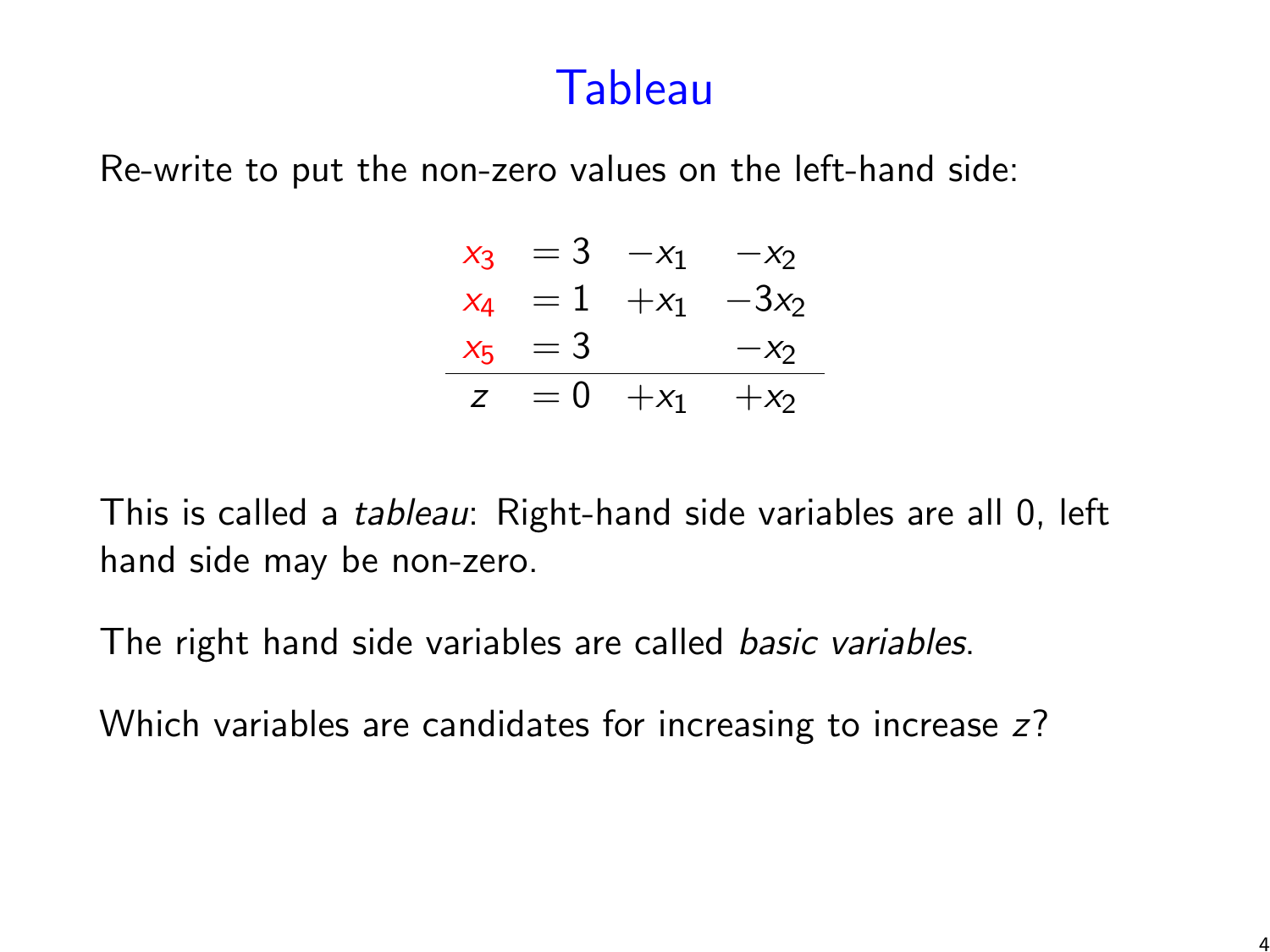#### **Tableau**

Re-write to put the non-zero values on the left-hand side:

| Xз                 | $=$ 3 | $-x_1$ | $-x2$   |
|--------------------|-------|--------|---------|
| X4                 | $=1$  | $+x_1$ | $-3x_2$ |
| $X_{\overline{b}}$ | $=$ 3 |        | $-x2$   |
| Z                  | $= 0$ | $+x_1$ | $+x2$   |

This is called a tableau: Right-hand side variables are all 0, left hand side may be non-zero.

The right hand side variables are called basic variables.

Which variables are candidates for increasing to increase z?

Those with positive coefficients in the objective. Pick one: say  $x_2$ .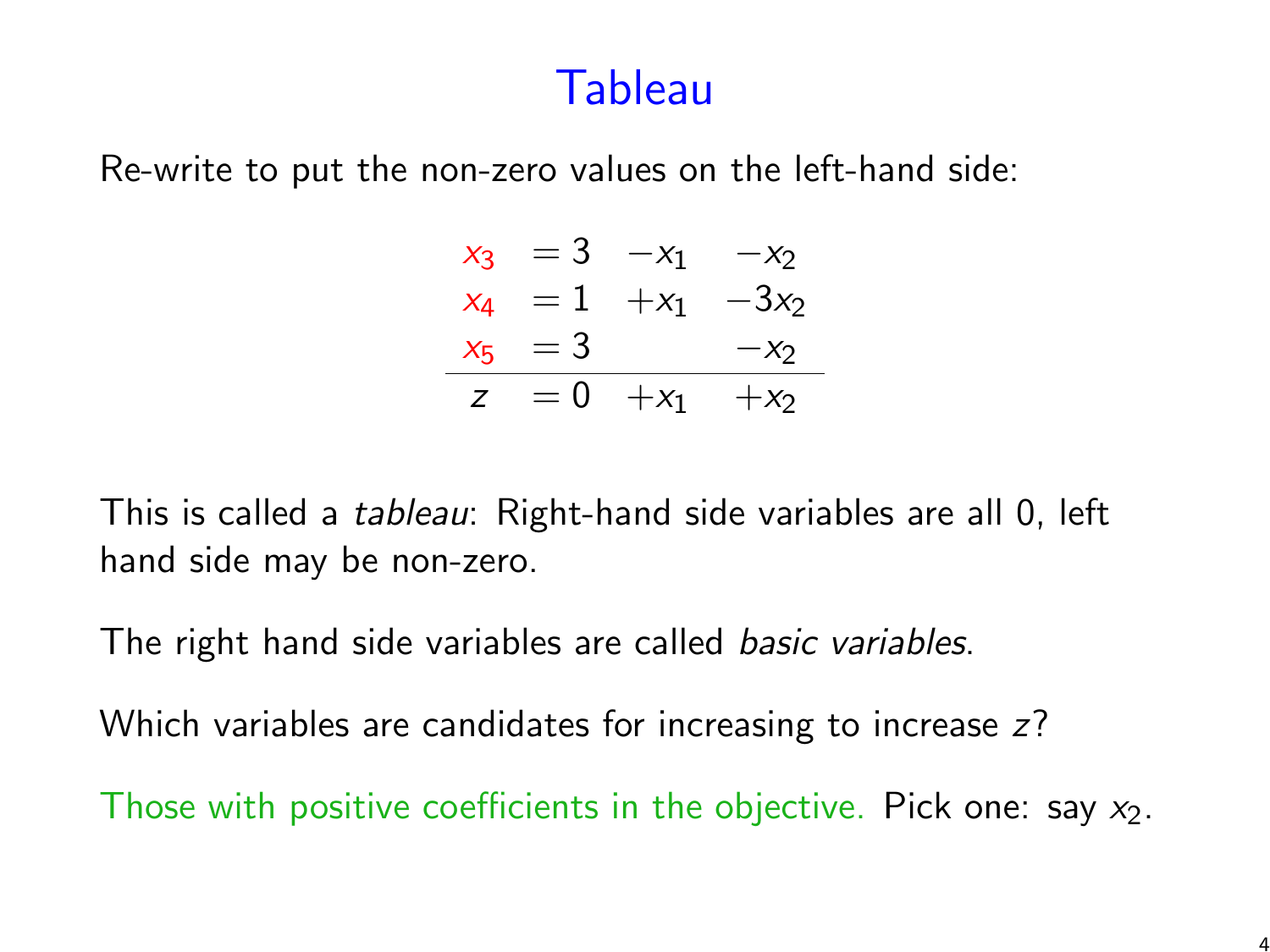# <span id="page-5-0"></span>Entering variable

 $x_2$  is called the *entering* variable (we'll see why in a minute)

How much can we increase  $x_2$  by?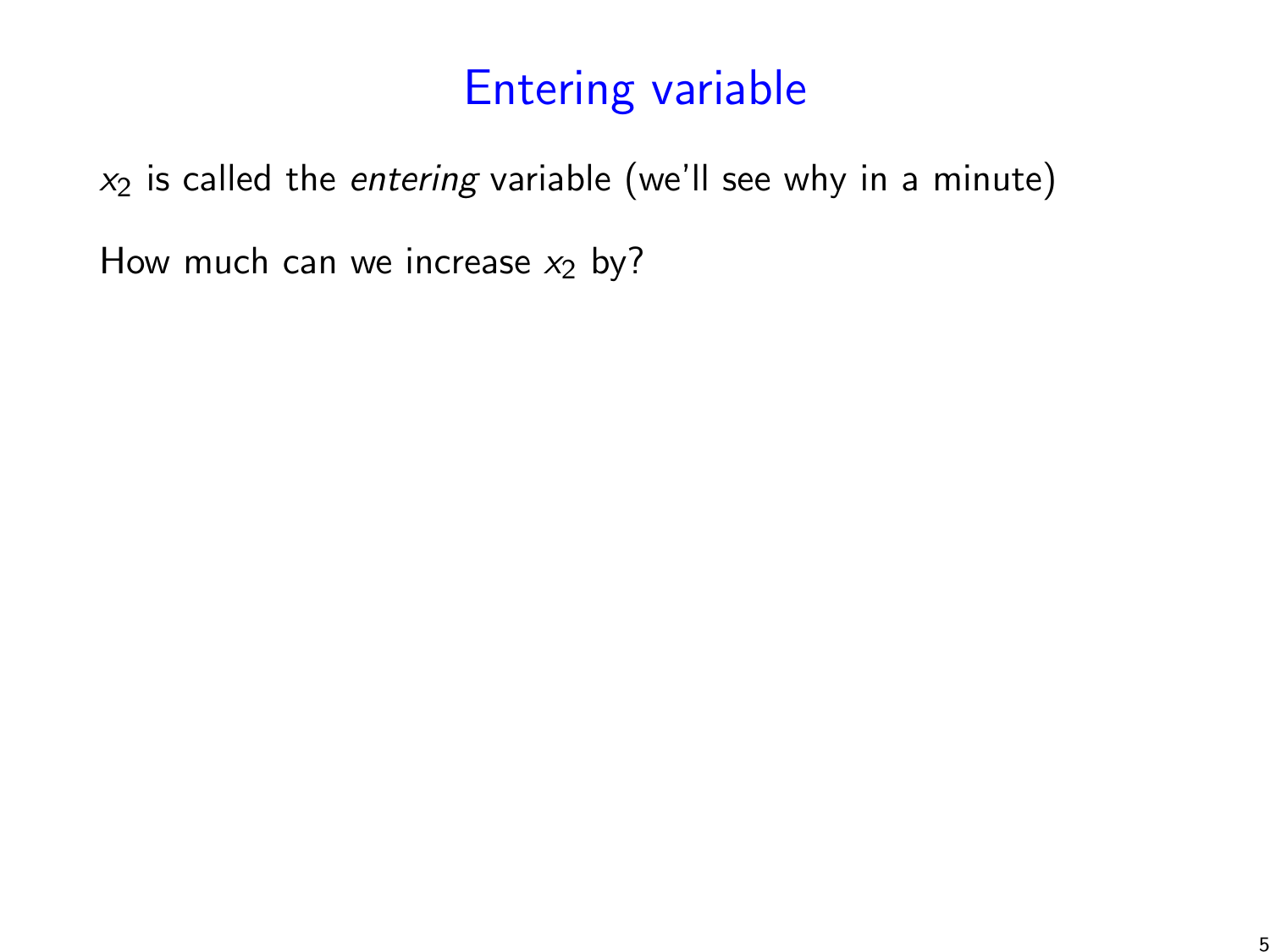# Entering variable

 $x_2$  is called the entering variable (we'll see why in a minute)

How much can we increase  $x_2$  by?

So long as none of the basic variables become negative.

We choose the amount to increase based on the strictest equation:

$$
3-x_2\geq 0\implies x_2\leq 3\tag{1}
$$

$$
1-3x_2\geq 0 \implies x_2\leq 1/3 \tag{2}
$$

$$
3-x_2\geq 0\implies x_2\leq 3\tag{3}
$$

Constraint [\(2\)](#page-5-0) is the strictest, so we set  $x_2 = 1/3$ .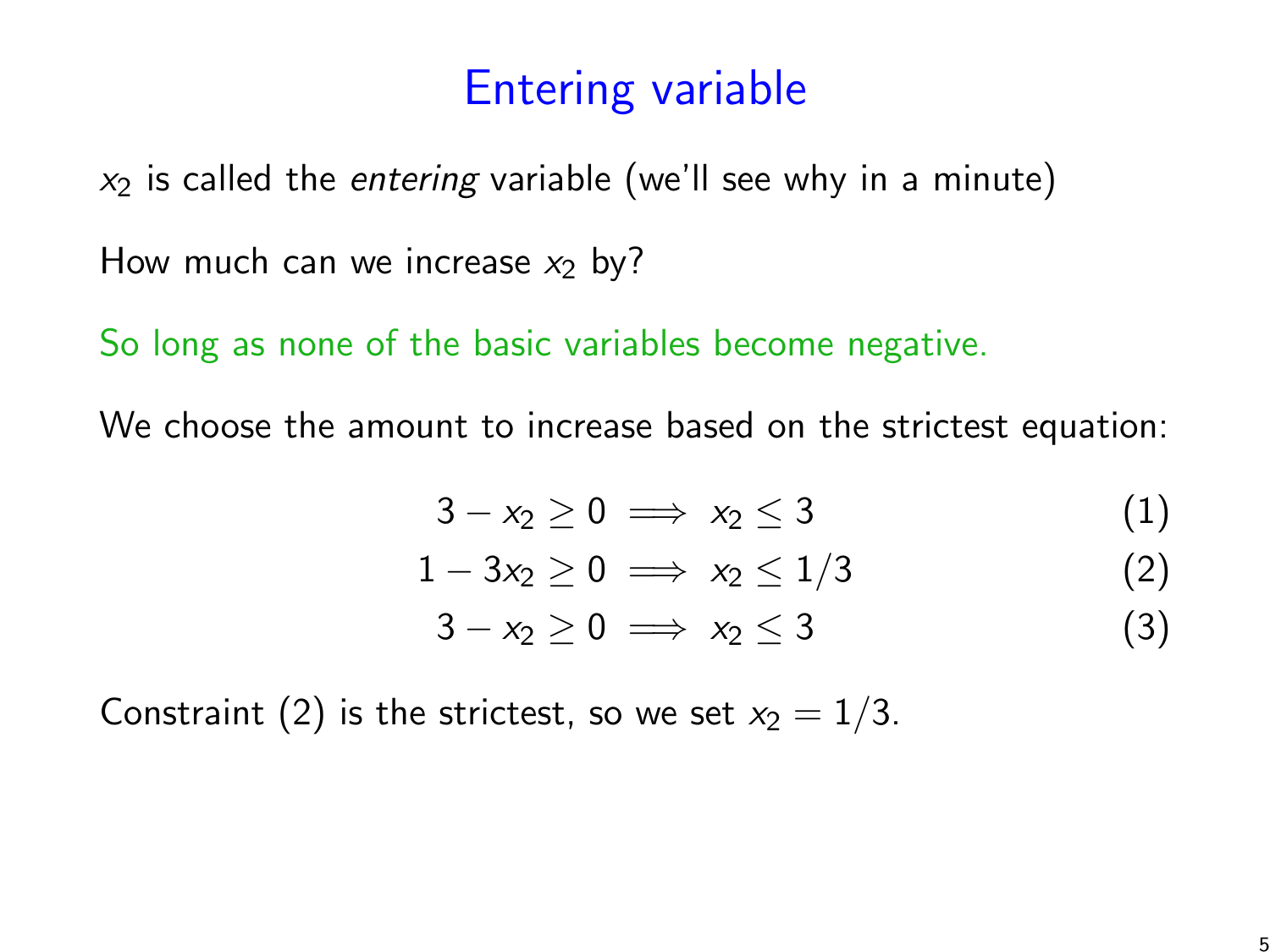### The leaving variable

Look at the strictest constraint now:

$$
x_4 = 1 + x_1 - 3x_2 \implies x_2 = 1/3 + (1/3)x_1 - (1/3)x_4
$$

If we increase  $x_2 = 1/3$ , then  $x_4$  becomes 0.

We re-write constraint [\(2\)](#page-5-0) to put  $x_2$  on the left-hand side, and substitute in for  $x_2$  in all the remaining equations:

$$
\begin{array}{rcl}\nx_3 & = & 8/3 & -(4/3)x_1 & +(1/3)x_4 \\
x_2 & = & 1/3 & +(1/3)x_1 & -(1/3)x_4 \\
x_5 & = & 8/3 & -(1/3)x_1 & +(1/3)x_4 \\
z & = & 1/3 & +(4/3)x_1 & -(1/3)x_4\n\end{array}
$$

This system of equations is equivalent to what we started with, but now if we set the rhs variables to 0, we get an objective value of 1/3. Progress!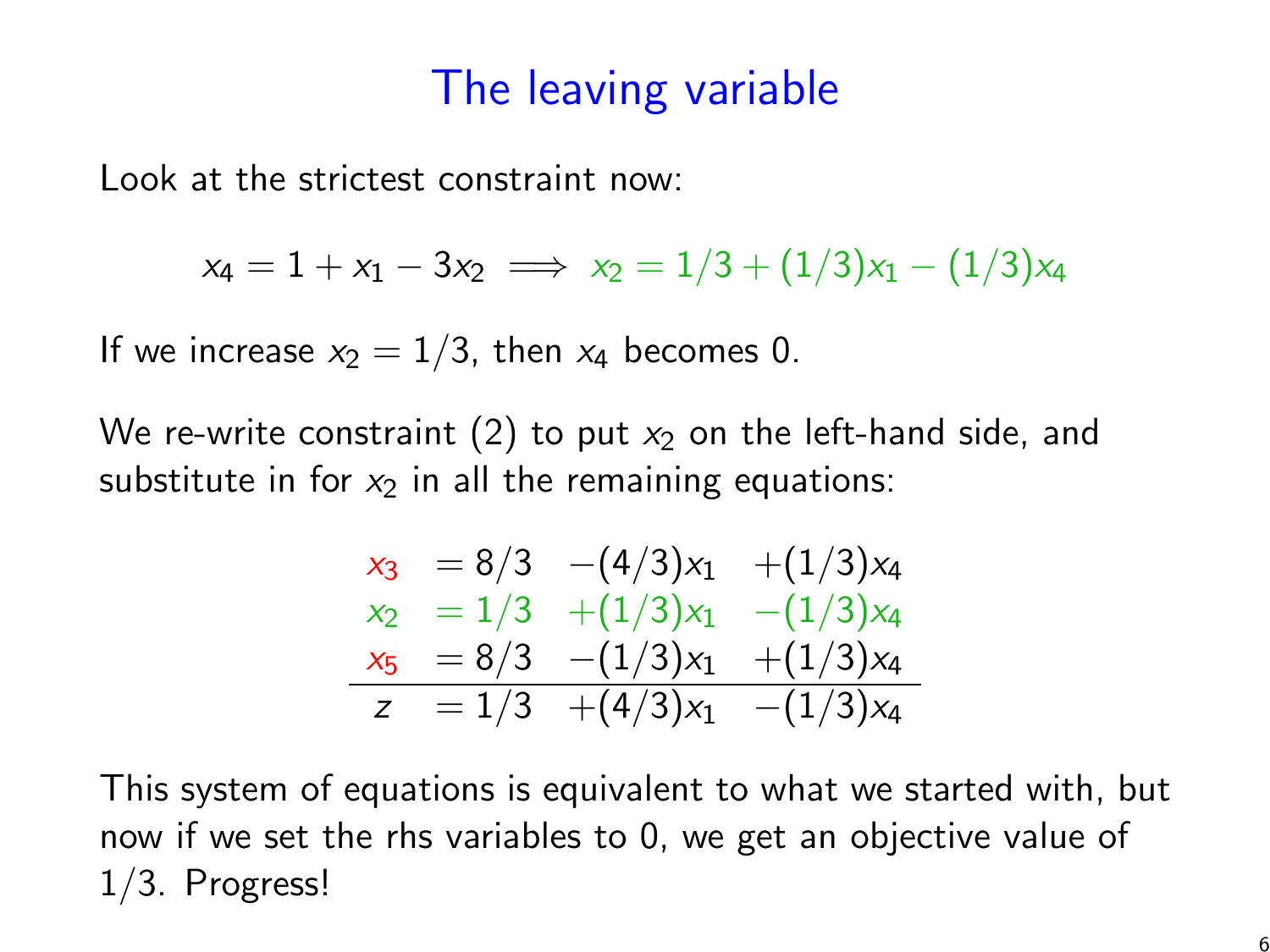### <span id="page-8-0"></span>Pivots

 $x_4$  was the *leaving* variable.

Now which variable can we increase?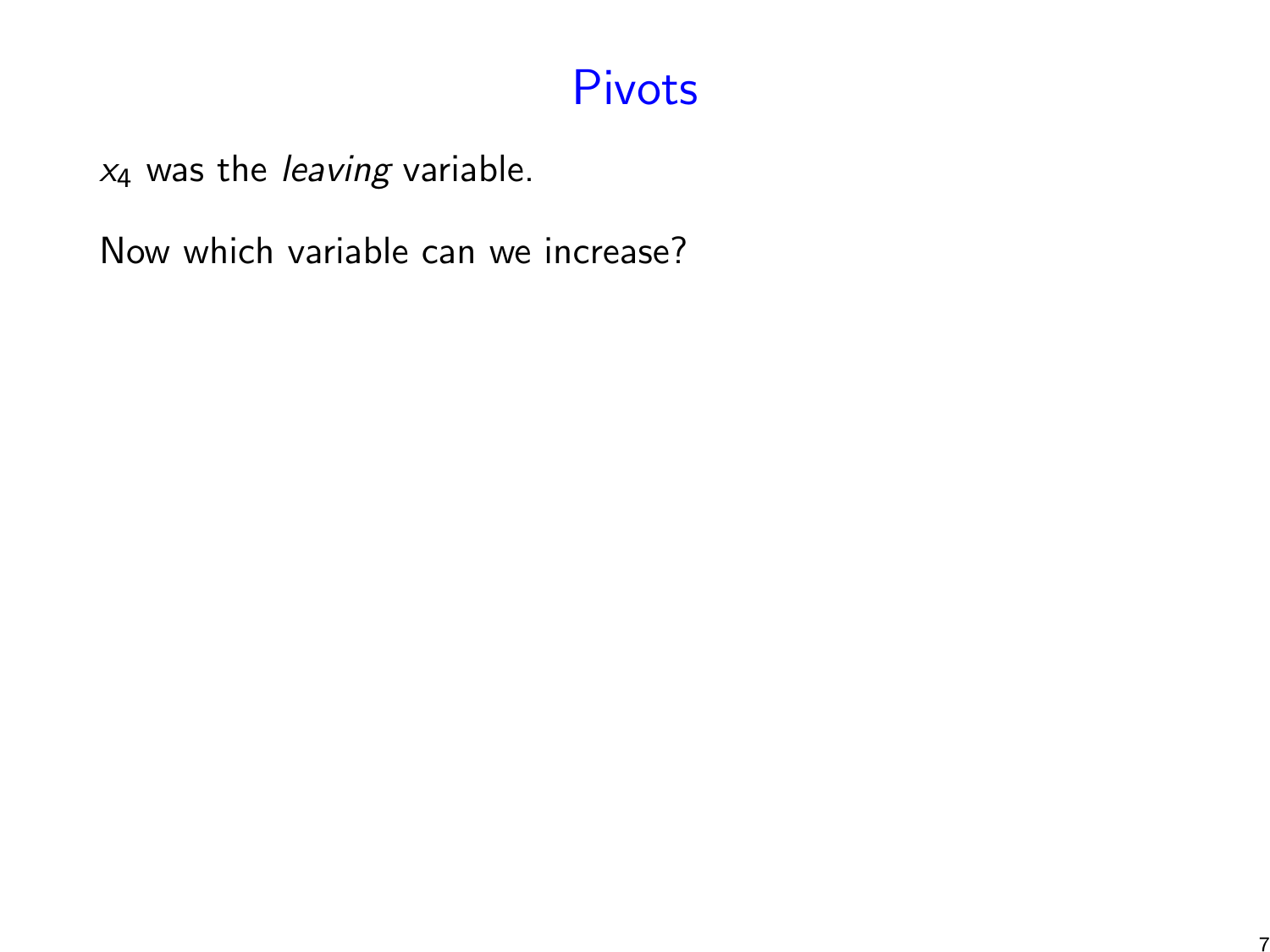#### Pivots

 $x_4$  was the *leaving* variable.

Now which variable can we increase?

 $x_1$  is the only variable with a non-negative coefficient in our objective. So, we select  $x_1$  as the entering variable, and see how much we can increase it:

$$
x_1 \leq (8/3)/(4/3) = 2 \tag{4}
$$

$$
x_1 \ge (1/3)/(-1/3) = -1 \tag{5}
$$

$$
x_1 \leq (8/3)/(1/3) = 8 \tag{6}
$$

Notice only those constraints where  $x_1$  has a negative coefficient provide a constraint!

Constraint [\(4\)](#page-8-0) is the strictest. So we increase  $x_1$  to 2 in the same way as before.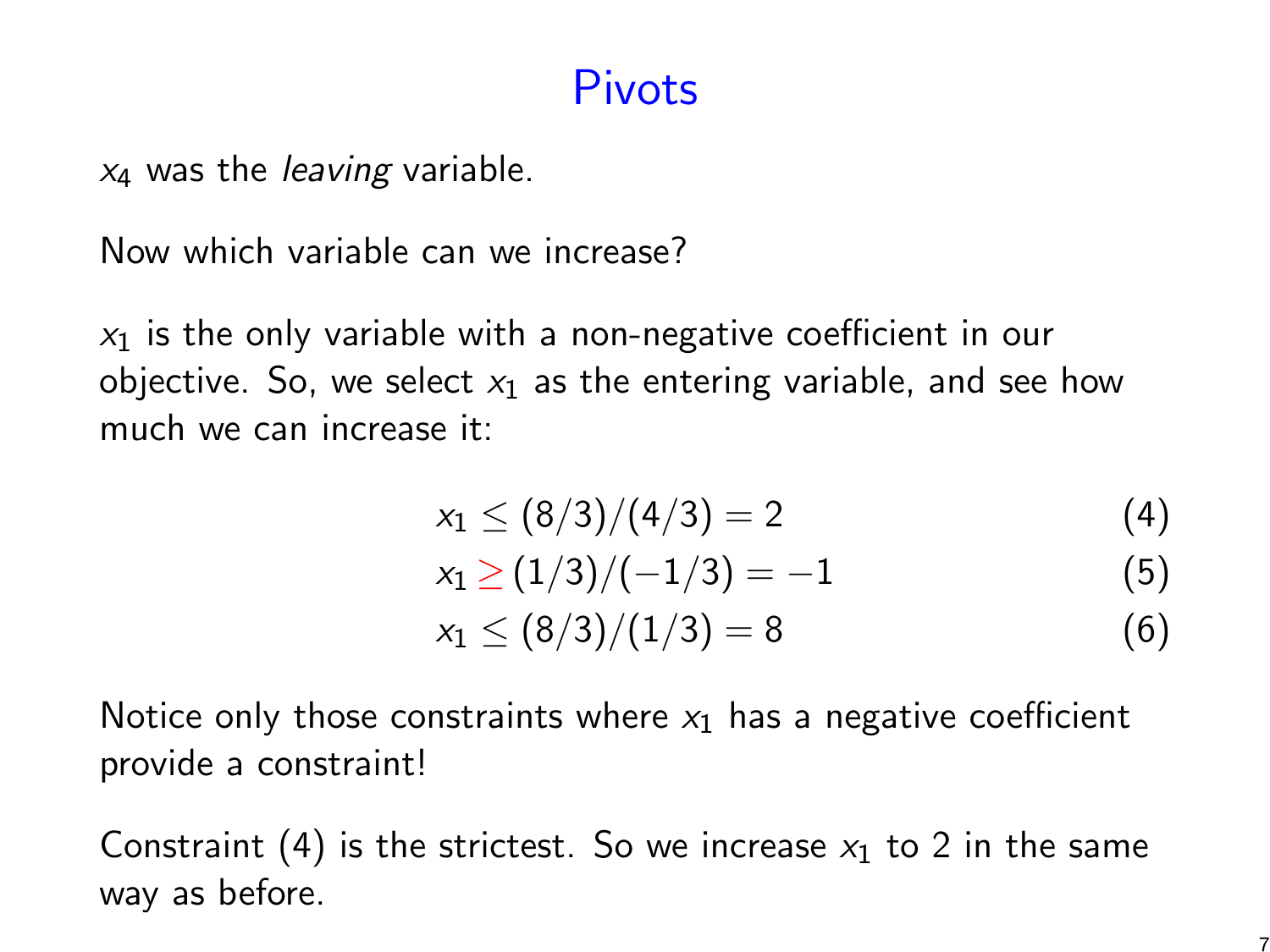#### Increasing  $x_1$  to 2

Look at the strictest constraint:

$$
x_3 = 8/3 - (4/3)x_1 + (1/3)x_4 \implies x_1 = 2 - (3/4)x_3 - (1/4)x_4
$$

Rewrite that constraint in terms of  $x_1$ , and substitute in for  $x_1$ everywhere:

$$
x_1 = 2 - (3/4)x_3 + (1/4)x_4
$$
  
\n
$$
x_2 = 1 - (1/4)x_3 - (1/4)x_4
$$
  
\n
$$
x_5 = 2 + (1/4)x_3 + (1/4)x_4
$$
  
\n
$$
z = 3 -x_3
$$

Now: all the coefficients in the objective function are  $\leq$  0, so we're done. The optimal value is 3 with  $x_1 = 2$  and  $x_2 = 1$ .

Check that these values satisfy the original constraints!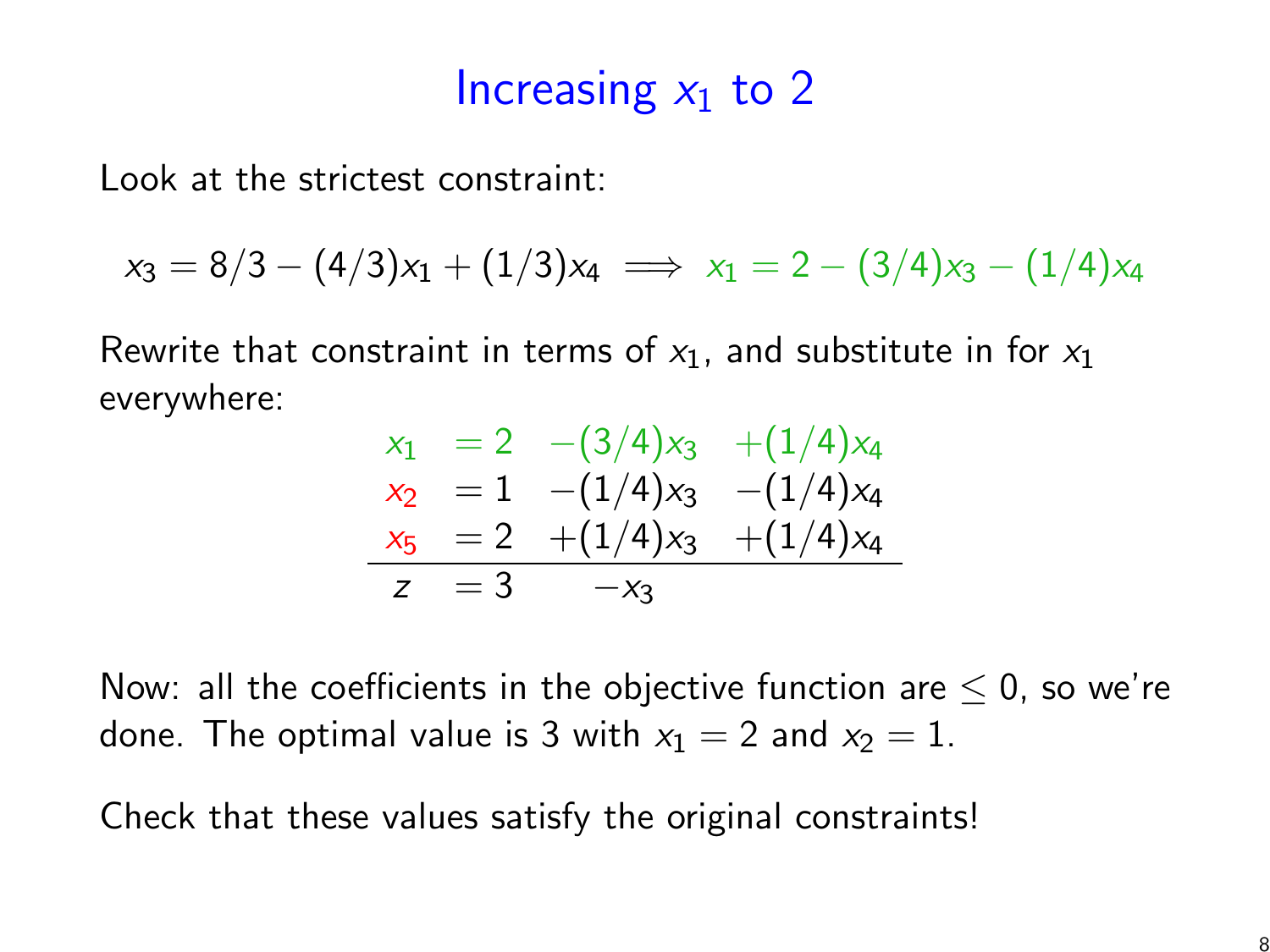## **Note**

 $\triangleright$  Note that increasing  $x_1$  also increased  $x_2$ . This happened when we substituted in for  $x_1$  in the second constraint.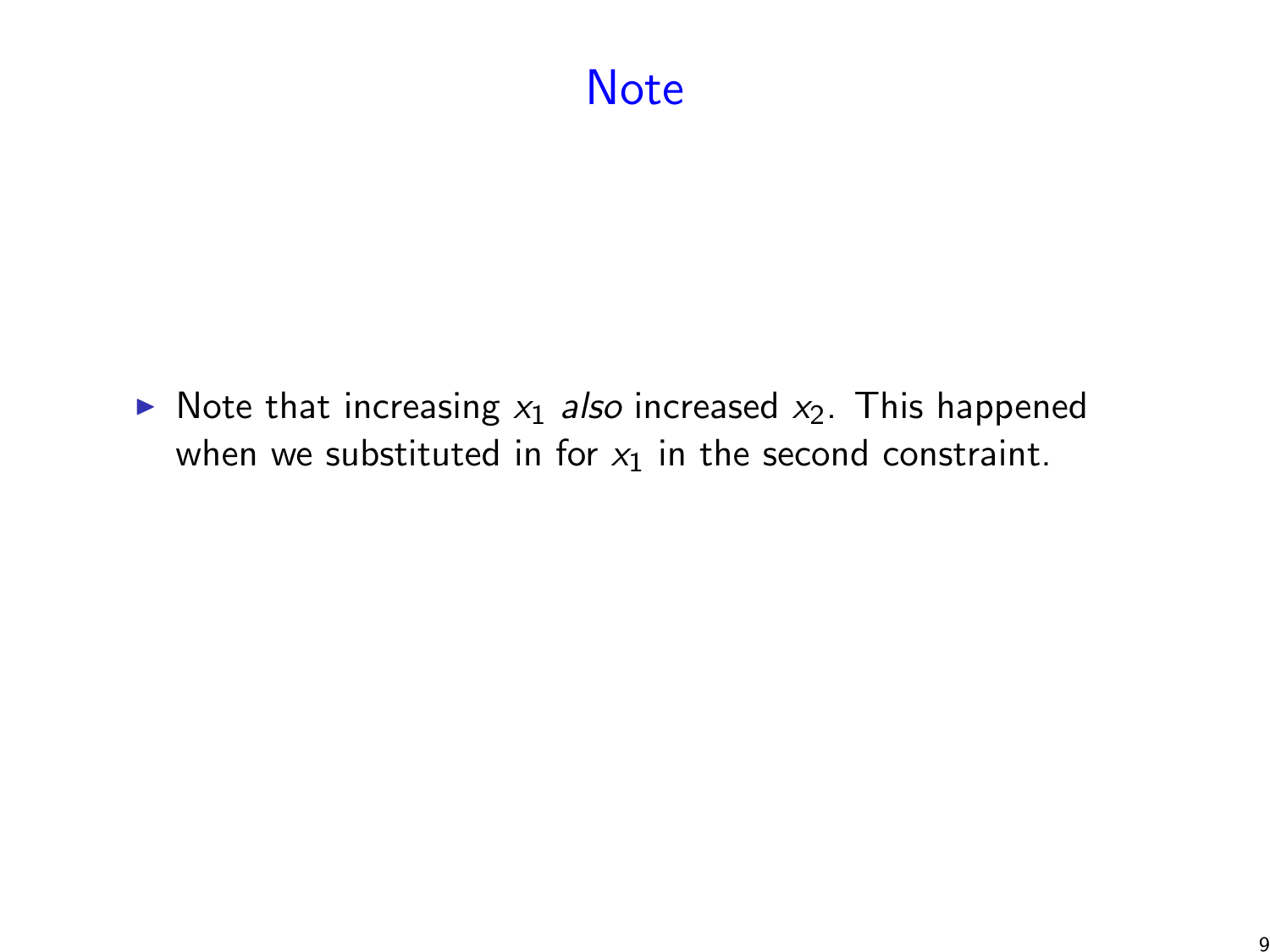# Simplex Algorithm In General

- 1. Write LP with slack variables (slack vars  $=$  initial solution)
- 2. Choose a variable v in the objective with a positive coefficient to increase
- 3. Among the equations in which  $\nu$  has a negative coefficient  $q_{iv}$ , choose the strictest one

<span id="page-12-0"></span>This is the one that minimizes  $-p_i/q_{iv}$  because the equations are all of the form  $x_i = p_i + q_{i}x_{i}$ .

- 4. Re-write the strictest equation to put  $v$  on the left-hand side, and substitute for v everywhere else.
- 5. If all the coefficients are  $\leq$  0 in objective, we're done; otherwise, jump back to step [2.](#page-12-0)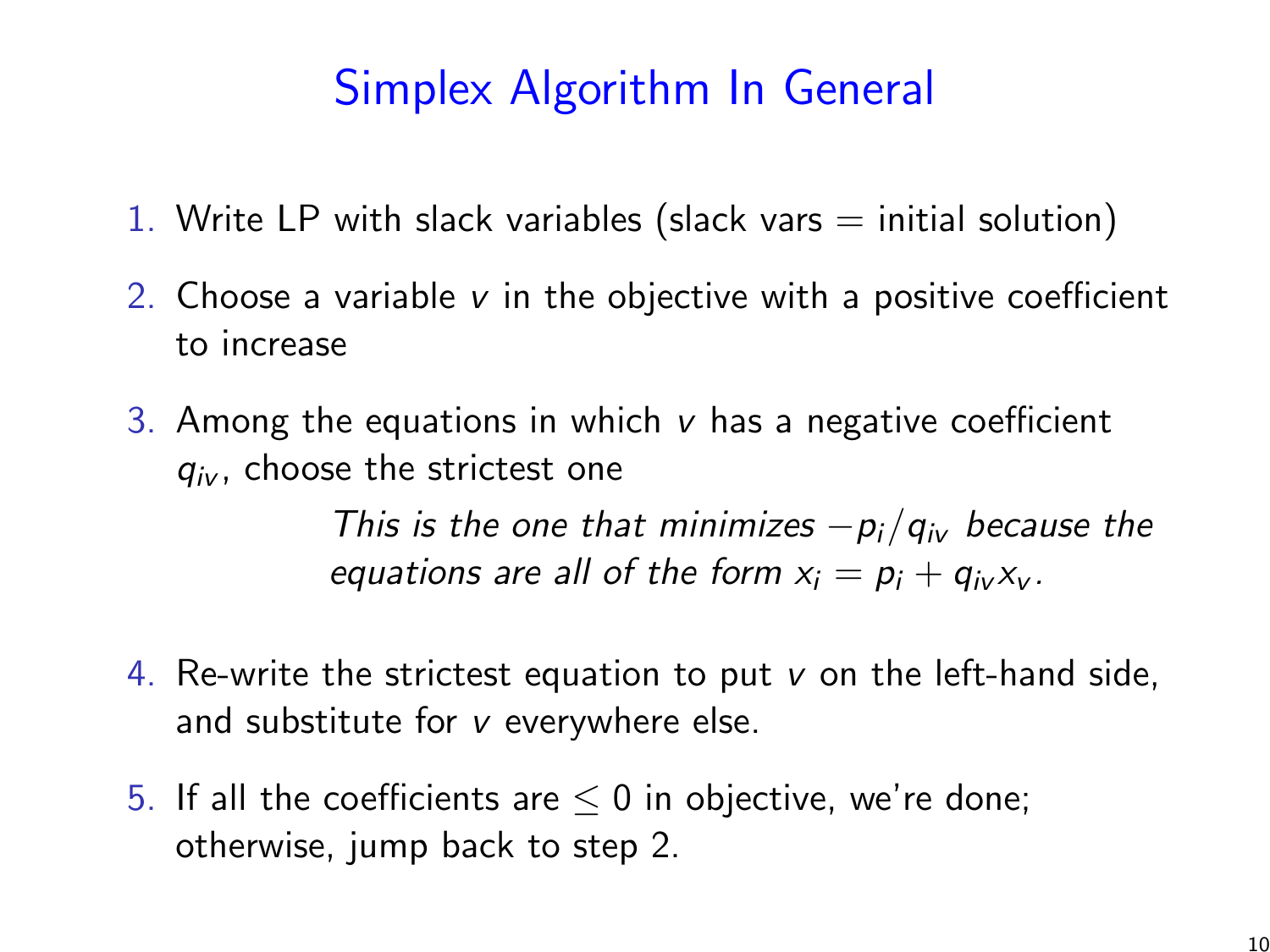### Schematic of a pivot

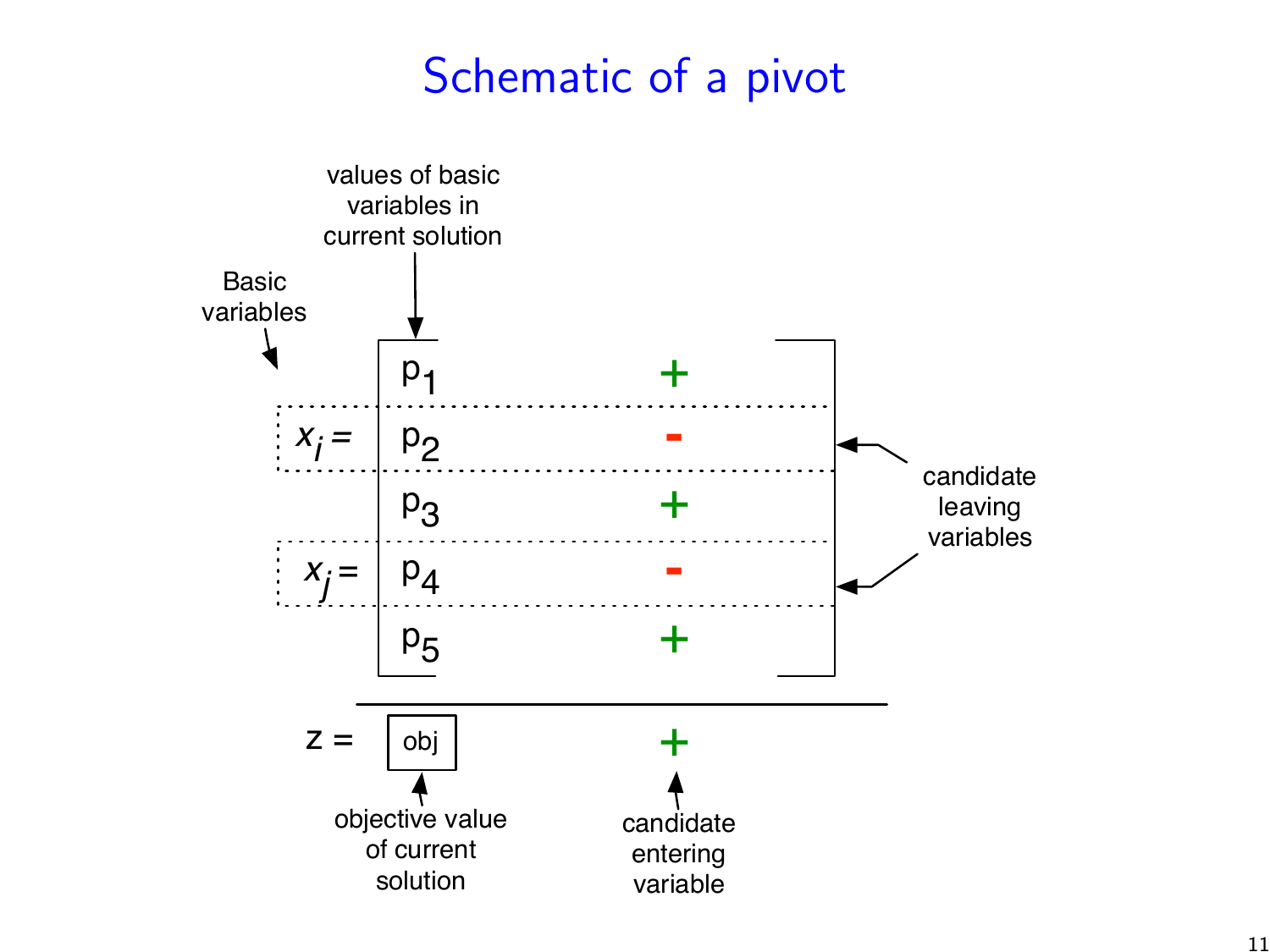## Special cases

 $\triangleright$  What if no constraint provides an upper bound on entering variable v?

 $\implies$  problem is unbounded, and has an  $\infty$  maximum.

 $\triangleright$  What if the strictest upper bound is 0?

 $\implies$  there is another feasible  $\vec{x}$  of equivalent cost.

You may have to do a pivot that doesn't increase the objective (but doesn't decrease it either) in order to make progress.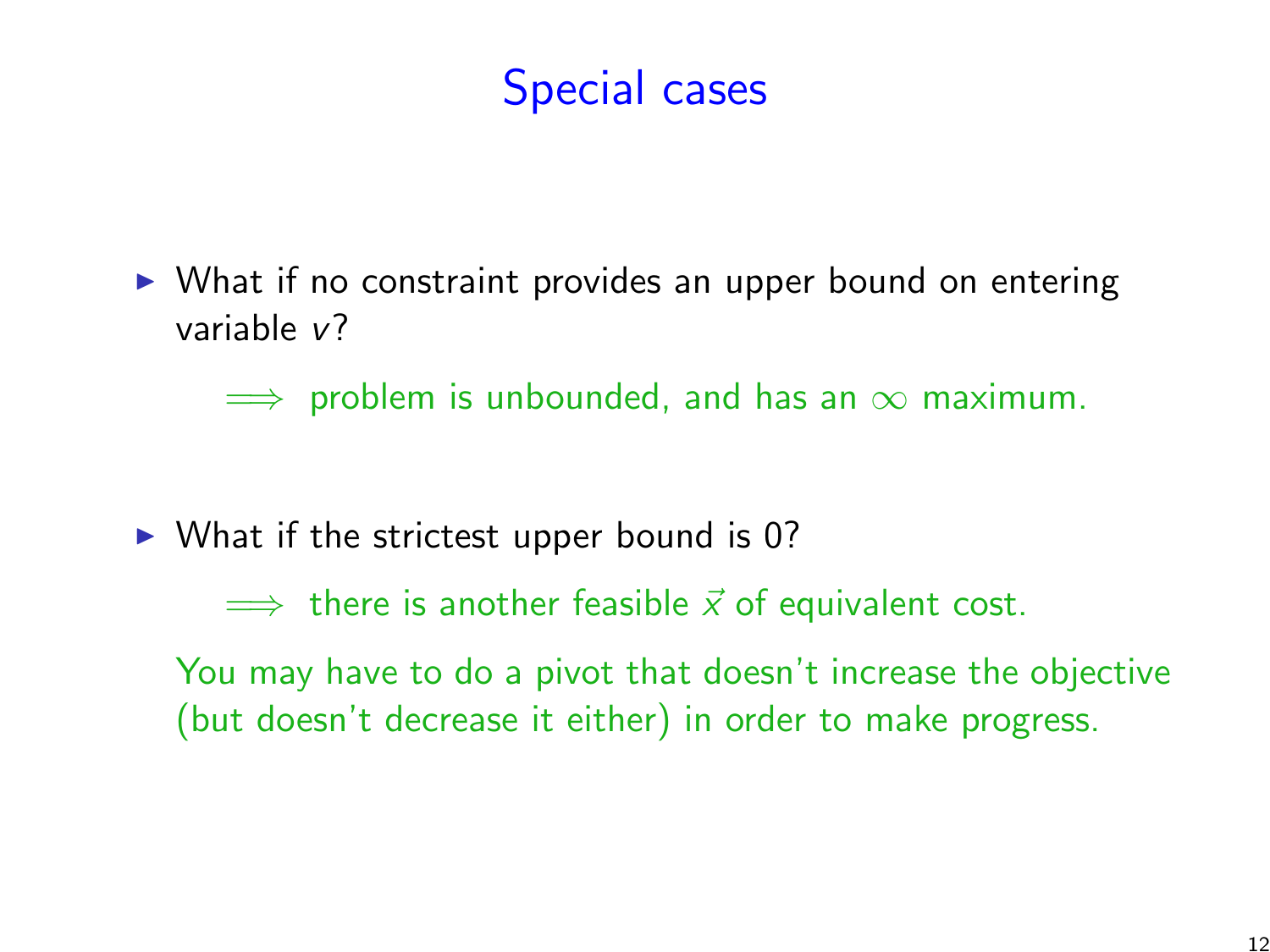# What if there are multiple choices for the entering variable?

Choose according to some pivot rule:

- $\blacktriangleright$  Largest coefficient in the objective increases the objective as much as possible per unit of variable increase.
- $\triangleright$  Largest increase pick the one that increases the objective the most.
- $\blacktriangleright$  Random choose one at random.
- $\triangleright$  Steepest edge choose the variable to maximize:

$$
\frac{\vec{\textit{c}}^{\mathcal{T}}(\vec{x}_{\text{new}}-\vec{x}_{\text{old}})}{||\vec{x}_{\text{new}}-\vec{x}_{\text{old}}||}
$$

 $\triangleright$  Bland's rule — choose the entering variable with the lowest index (and the corresponding leaving variable with the lowest index as well). [Important theoretically, but not used much in practice.]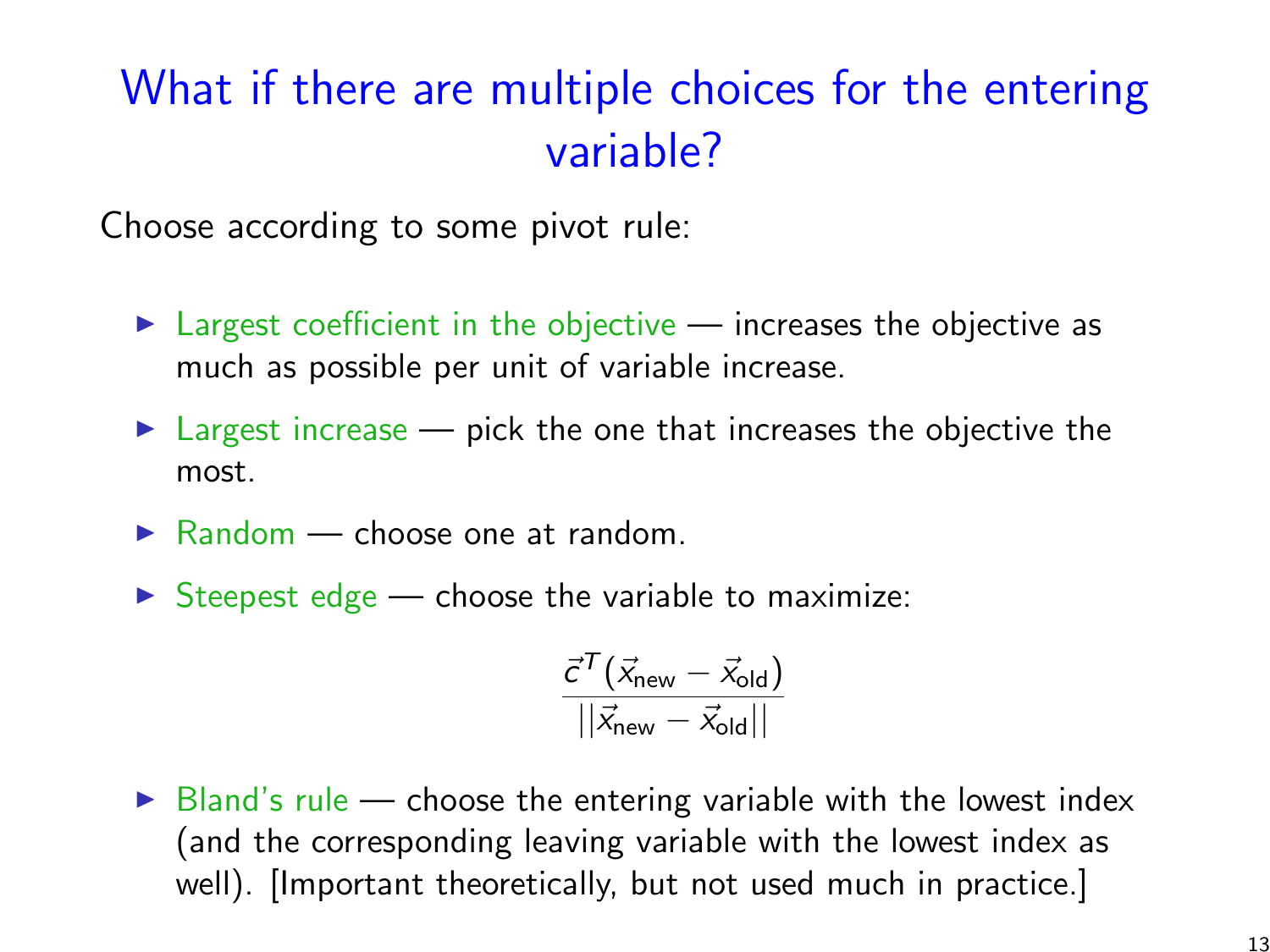# How do we know this process will terminate?

In general, this process might not terminate!

If you can always increase the objective function (non-zero upper bound on the entering variable), then it must eventually stop.

It might be that you repeatedly have to choose an entering variable with a 0 upper bound.

Bland's rule ensures that you can't cycle forever.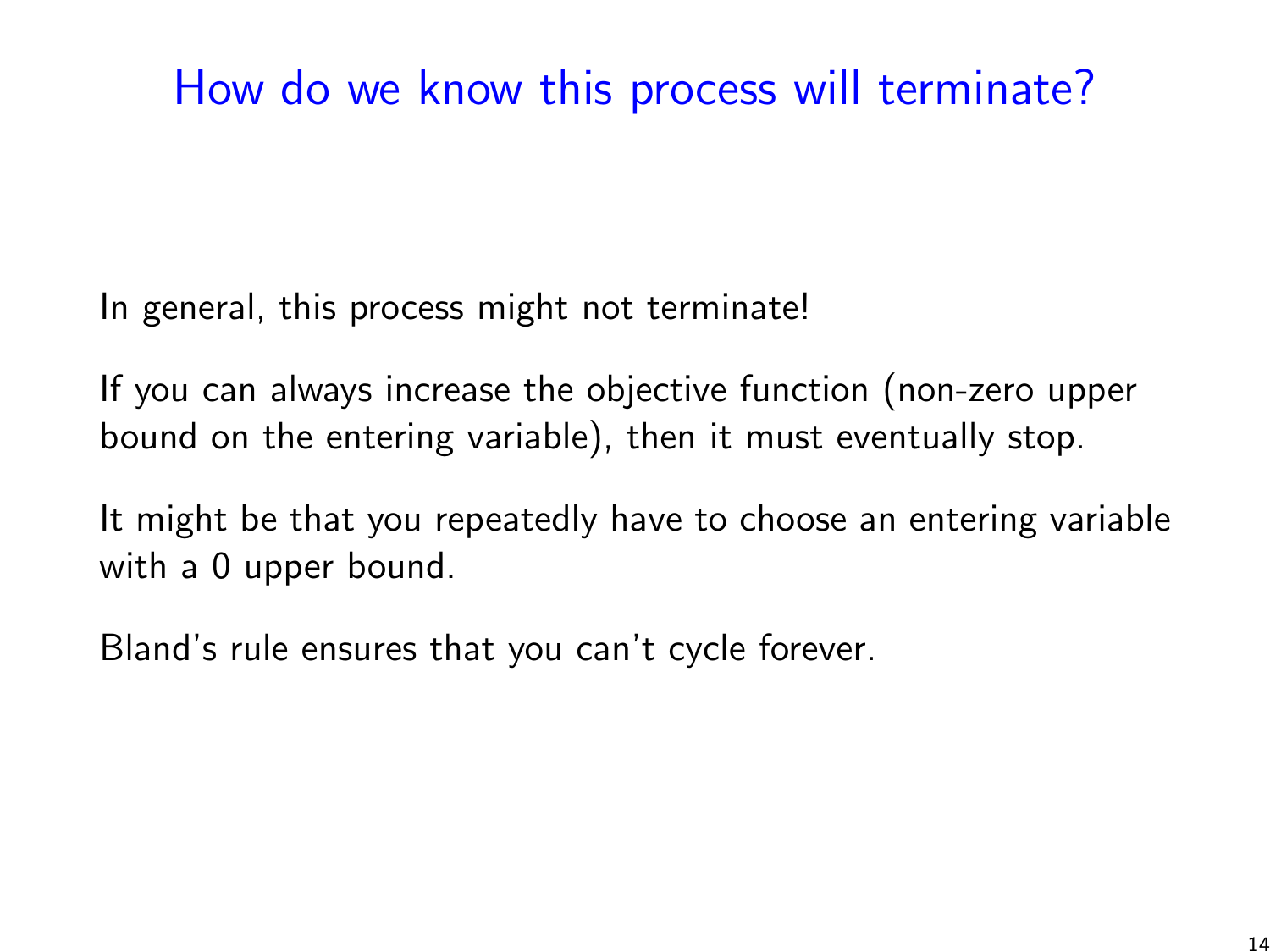#### How do we know it's optimal?

Consider a final objective equation, say (a different objective than the example above):

$$
z = 24 - 5x_1 - 3x_3
$$

This expression is equivalent to whatever objective we started with.

Since all the variables have to be  $\geq$  0, we must have the optimal  $z \le 24$ . Since we've achieved 24, we know it must be optimal.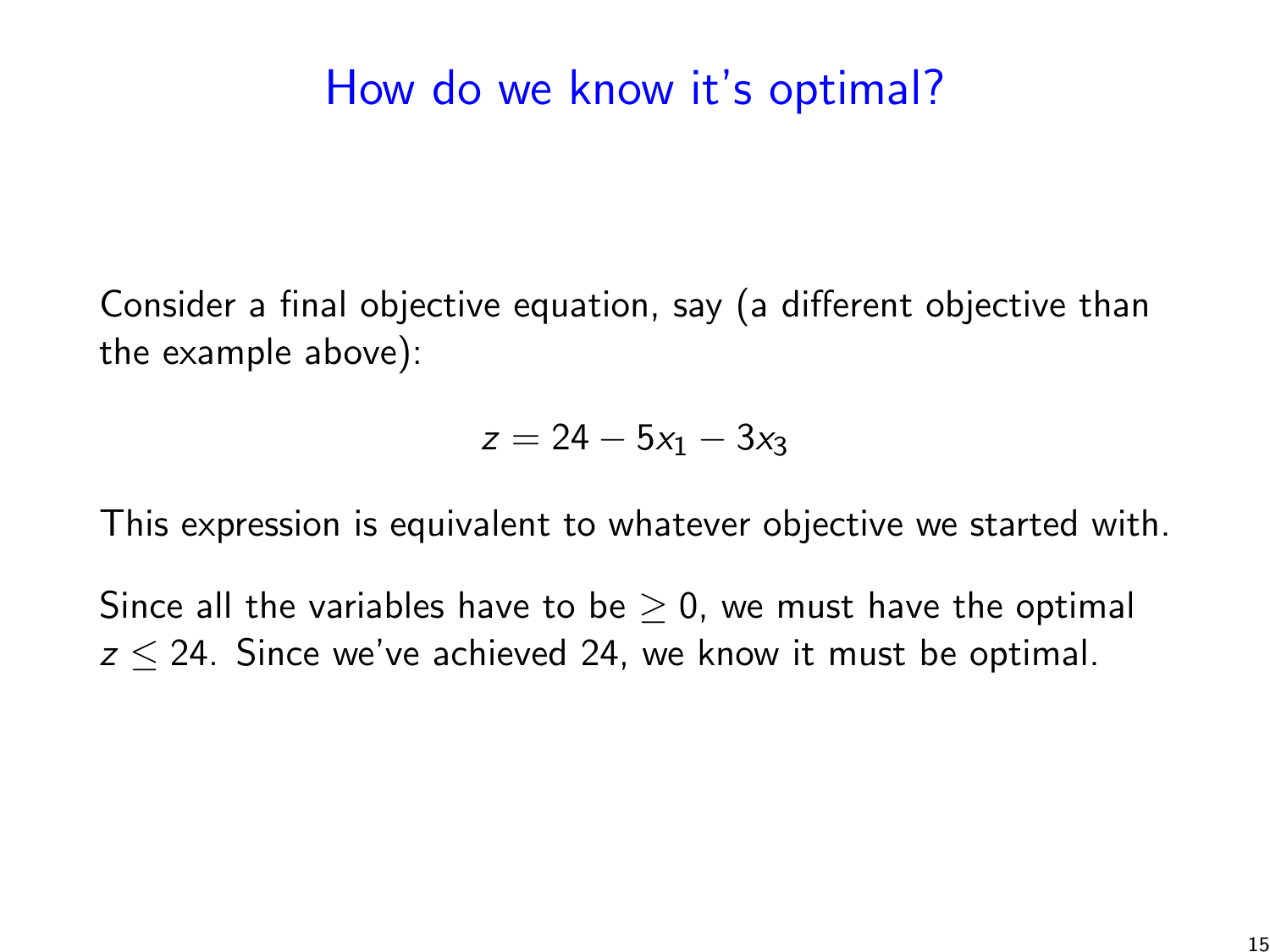# Initialization

We made one implicit assumption in the discussion above: that initially setting the non-slack variables to 0 would give us a feasible solution.

This is not the case if the  $b_i$  values are  $< 0$ :

| $X_3$ | $=$ 3 | $-x_1$  | $-x2$  |
|-------|-------|---------|--------|
| $X_4$ | $=-1$ | $+x_1$  | $-3x2$ |
| $X_5$ | $=$ 3 |         | $-x2$  |
| z     | $= 0$ | $+ x_1$ | $+x2$  |

Here, we'd get a "solution" with  $x_4 < 0$ , which is not allowed.

We solve an *auxiliary* LP problem to find the initial solution.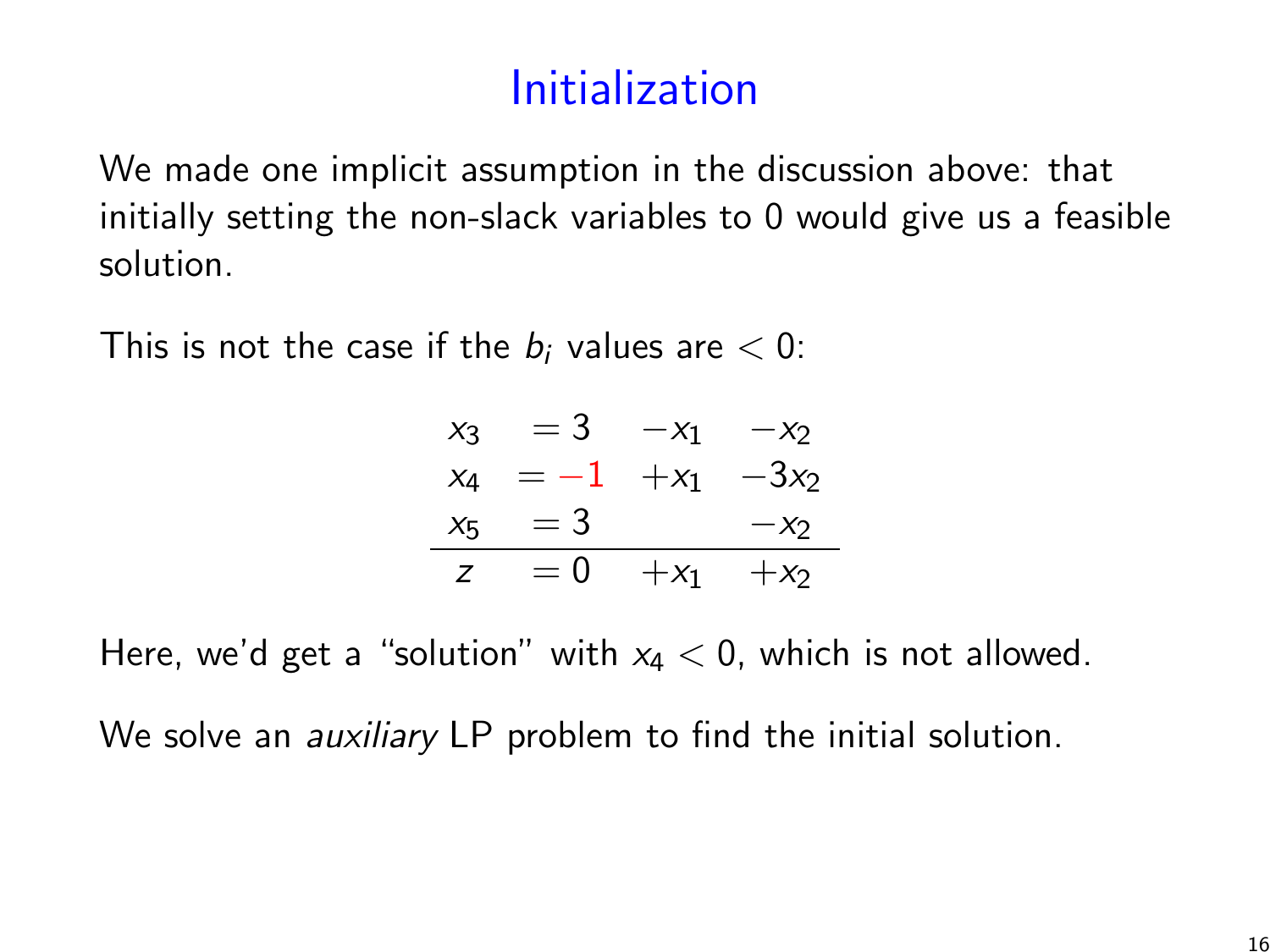## Auxiliary Problem

Suppose we have LP:

$$
\begin{aligned}\n\text{maximize} & \quad \sum_{j=1}^{n} c_j x_j \\
\text{s.t.} & \quad \sum_{j=1}^{n} a_{ij} x_j \le b_i \\
& \quad \text{if } i = 1, \dots, m \\
& \quad \text{if } x_j \ge 0\n\end{aligned}
$$

Its auxiliary problem is:

$$
\begin{aligned}\n\text{maximize} & \quad -x_0 \\
\text{s.t.} & \quad \sum_{j=1}^n a_{ij} x_j -x_0 \le b_i \\
x_j \ge 0 & \quad j = 0, \dots, n\n\end{aligned}
$$

where  $x_0$  is a new variable we introduce.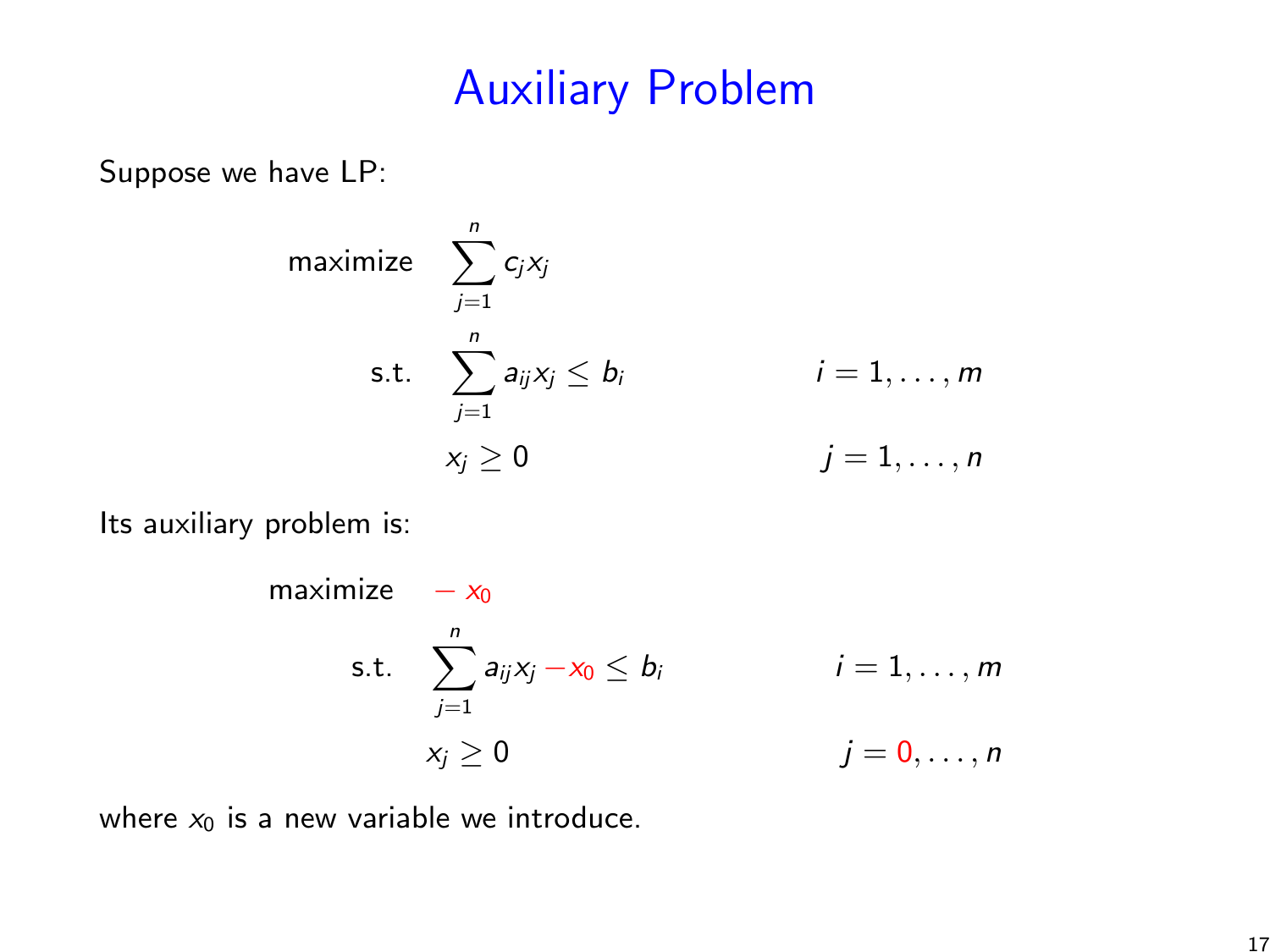maximize 
$$
-x_0
$$
  
\ns.t.  $\sum_{j=1}^n a_{ij}x_j - x_0 \le b_i$   $i = 1, ..., m$   
\n $x_j \ge 0$   $j = 0, ..., n$ 

Setting  $x_i = 0$  for  $j \ge 1$  and  $x_0$  really big will give us a feasible solution to this problem.

The original problem had a solution  $\iff$  its auxiliary problem has an optimal solution of objective  $= 0$ .

Write the tableau for this problem as usual (introducing slack variables) — but it still won't be feasible.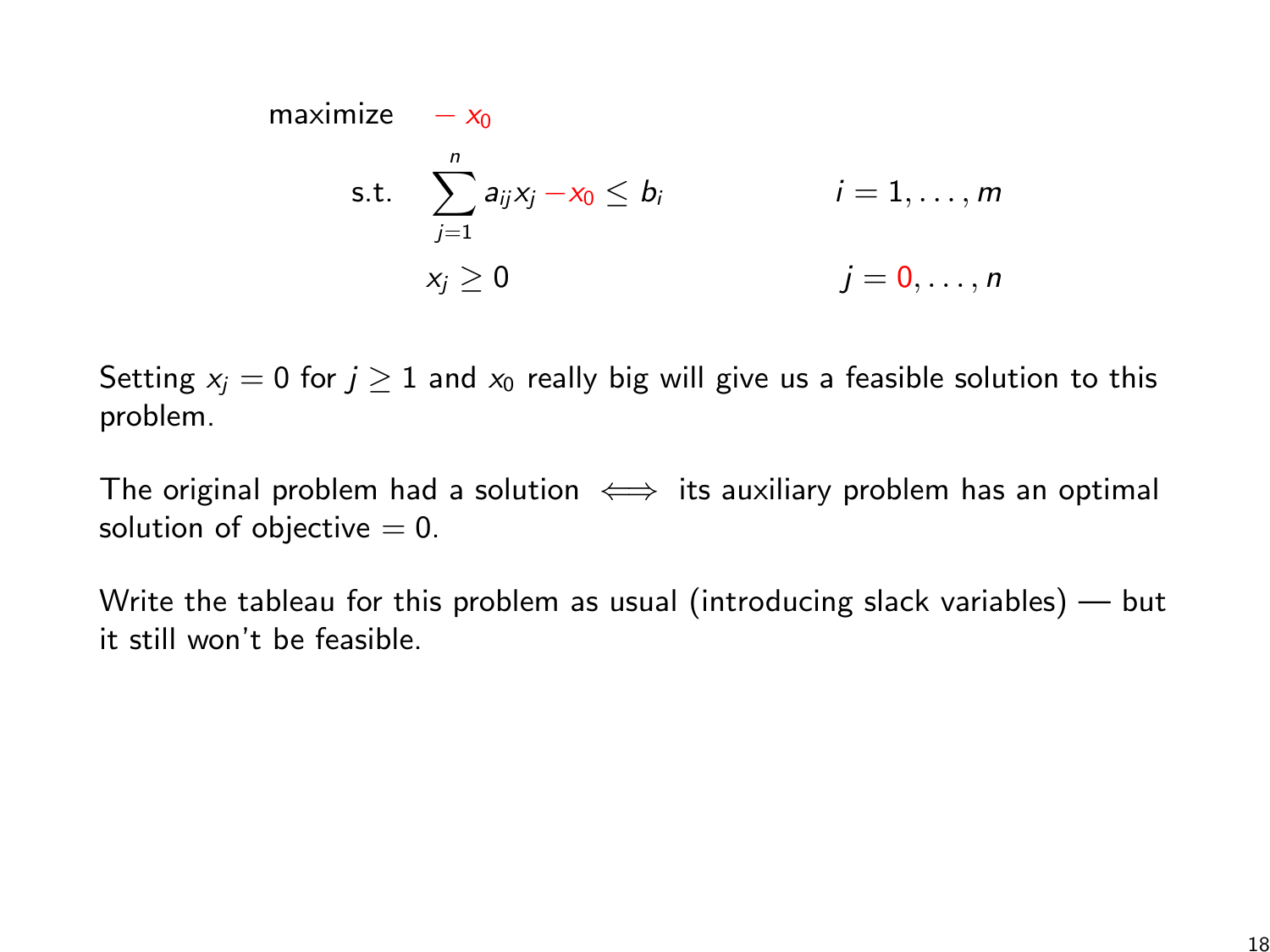# Auxiliary Tableau



Suppose  $-B$  is the most negative entry. Rewrite that equation in terms of  $x_0$ :  $x_0 = +B +$  terms involving variables

Now substitute the red part in for  $x_0$  in every other equation.

This will add B to every constant term  $\implies$  all the constant terms become positive (since  $-B$  was the most negative).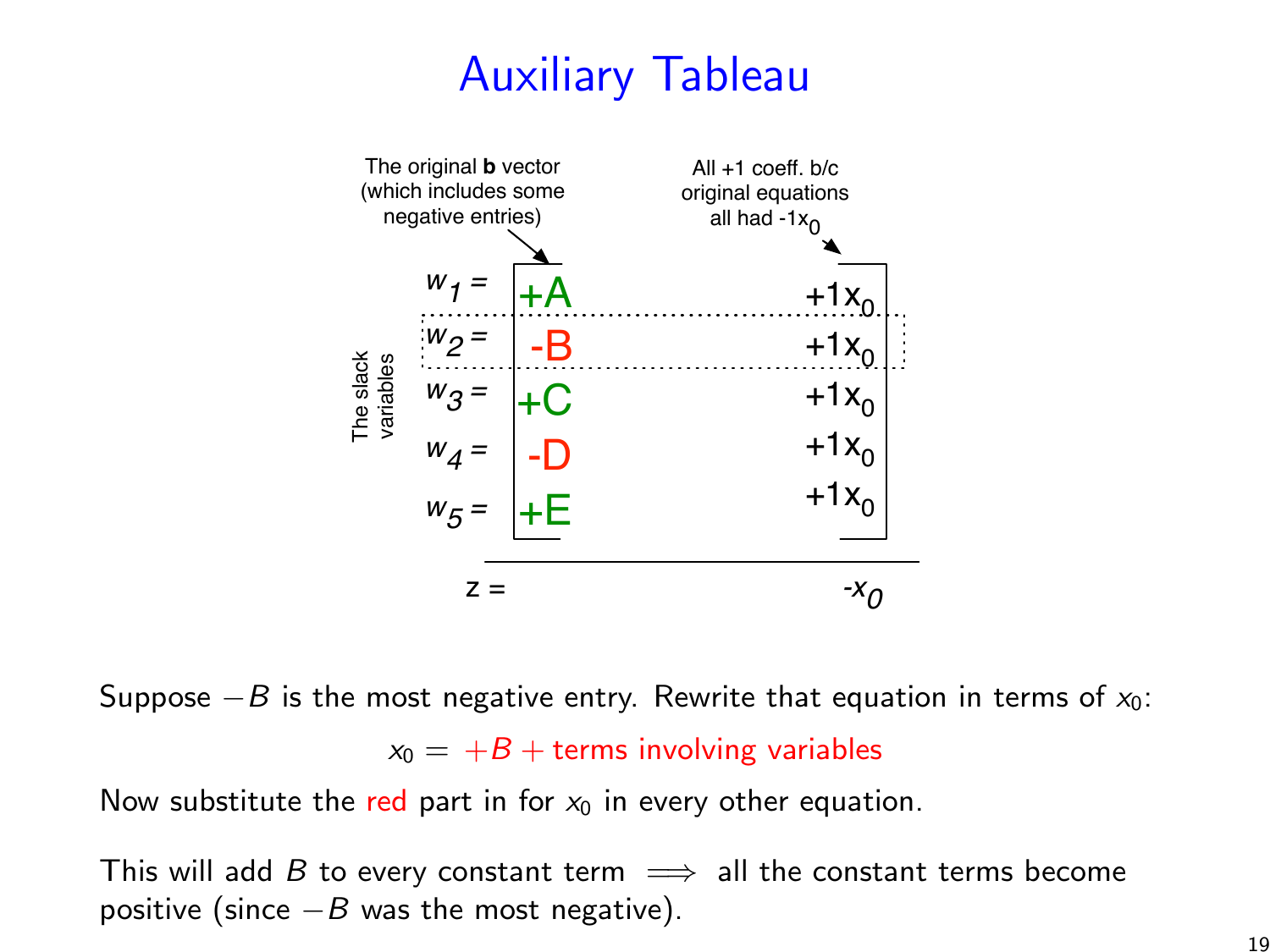# Initialization Summary

- 1. Construct the auxiliary tableau.
- 2. Pivot once with
	- **•** entering variable  $= x_0$
	- $\blacktriangleright$  leaving variable = most negative constant term
- 3. Solve the auxiliary problem from this starting point using the normal simplex method.
- 4. If original problem was feasible, will find solution with  $x_0 = 0$ for auxiliary problem.
- 5. Drop the  $x_0$  equation and the variables  $x_0$  from the other equations (ok since they are 0).
- 6. Put back the original objective function.
- 7. Continue to apply simplex method.